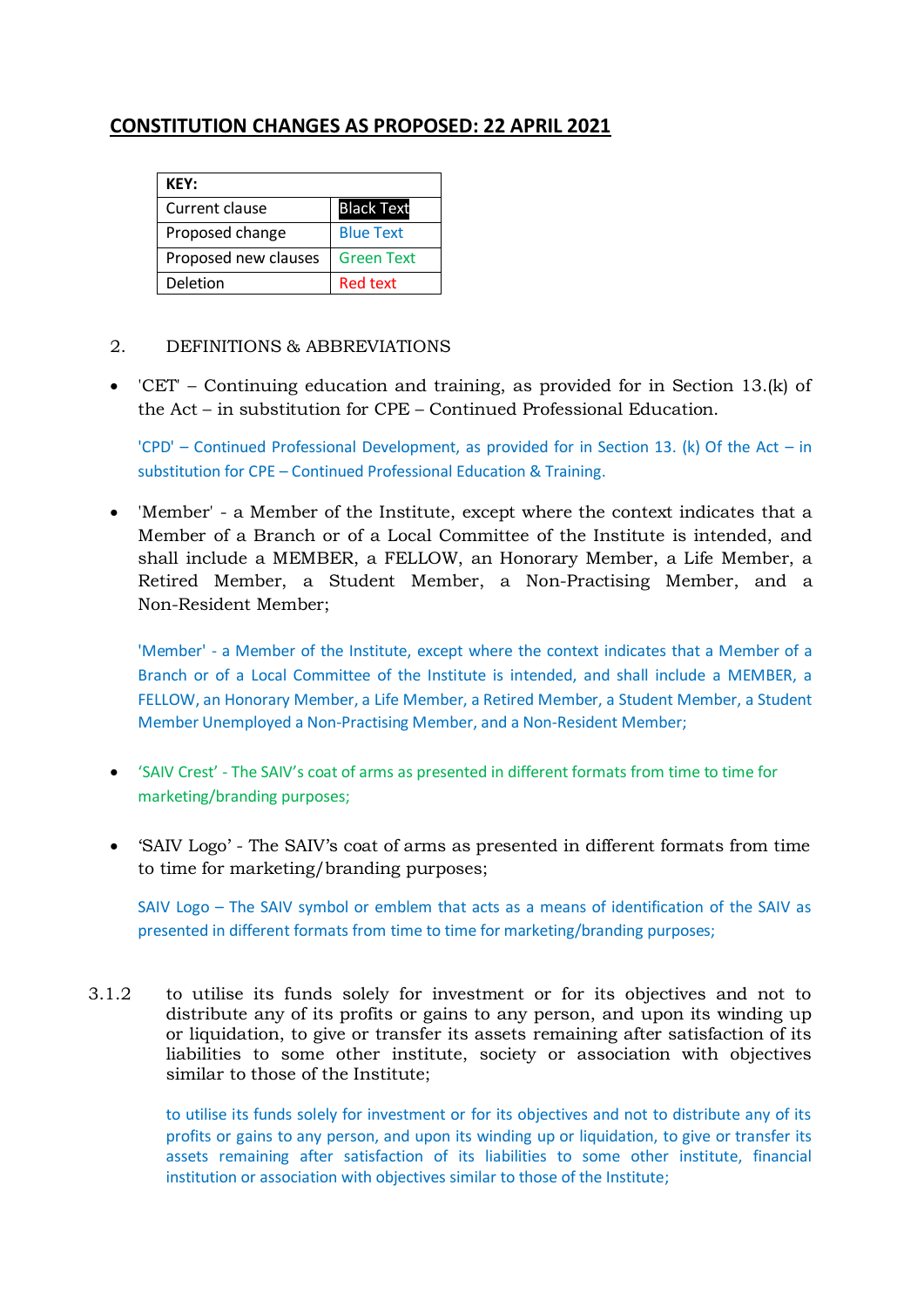3.1.5 to provide and encourage Continued Education and Training (CET) for its Members, acknowledging the need for all its Members to obtain such CET on an ongoing basis in the interests of the advancement of professional valuation standards;

> to provide and encourage Continued Professional Development (CPD) for its Members, acknowledging the need for all its Members to obtain such CPD on an ongoing basis in the interests of the advancement of professional valuation standards;

3.1.8 to adopt a recommended scale of fees and charges, as laid down by the National Executive from time to time, for valuing property, immovable or movable, and for other related services;

#### Delete clause

- 3.2.10 to award CET hours, as laid down by the National Executive by way of Regulation from time to time; to award CPD hours, as laid down by the National Executive by way of Regulation from time to time;
- 3.2.12 to prescribe the manner in which the SAIV's logo may be used by members to prescribe the manner in which the SAIV's logo and crest may be used by Members
- 4.2.1 MEMBERS being Members other than FELLOWS, Honorary Members, Life Members, Retired Members, Non-Practising Members or Student Members, who shall be registered as Professional Valuers or Professional Associated Valuers with the SACPVP and be entitled to use the designation 'Member of the South African Institute of Valuers' and the letters MIVSA
	- MEMBERS being Members other than FELLOWS, Honorary Members, Life Members, Retired Members, Non-Practising Members, Student Members or Student Member Unemployed, who shall be registered as Professional Valuers or Professional Associated Valuers with the SACPVP and be entitled to use the designation 'Member of the South African Institute of Valuers' and the letters MIVSA

## 4.2.5 Retired

Members - being Members who have been admitted as Retired Members by the Branch Executive due to ill health, following submission of a medical report by the Member concerned, or Members who have attained the age of at least 60 years and have ceased to practise and have been admitted as Retired Members by the Branch concerned. Such persons shall be entitled to use the designation of FELLOW or MEMBER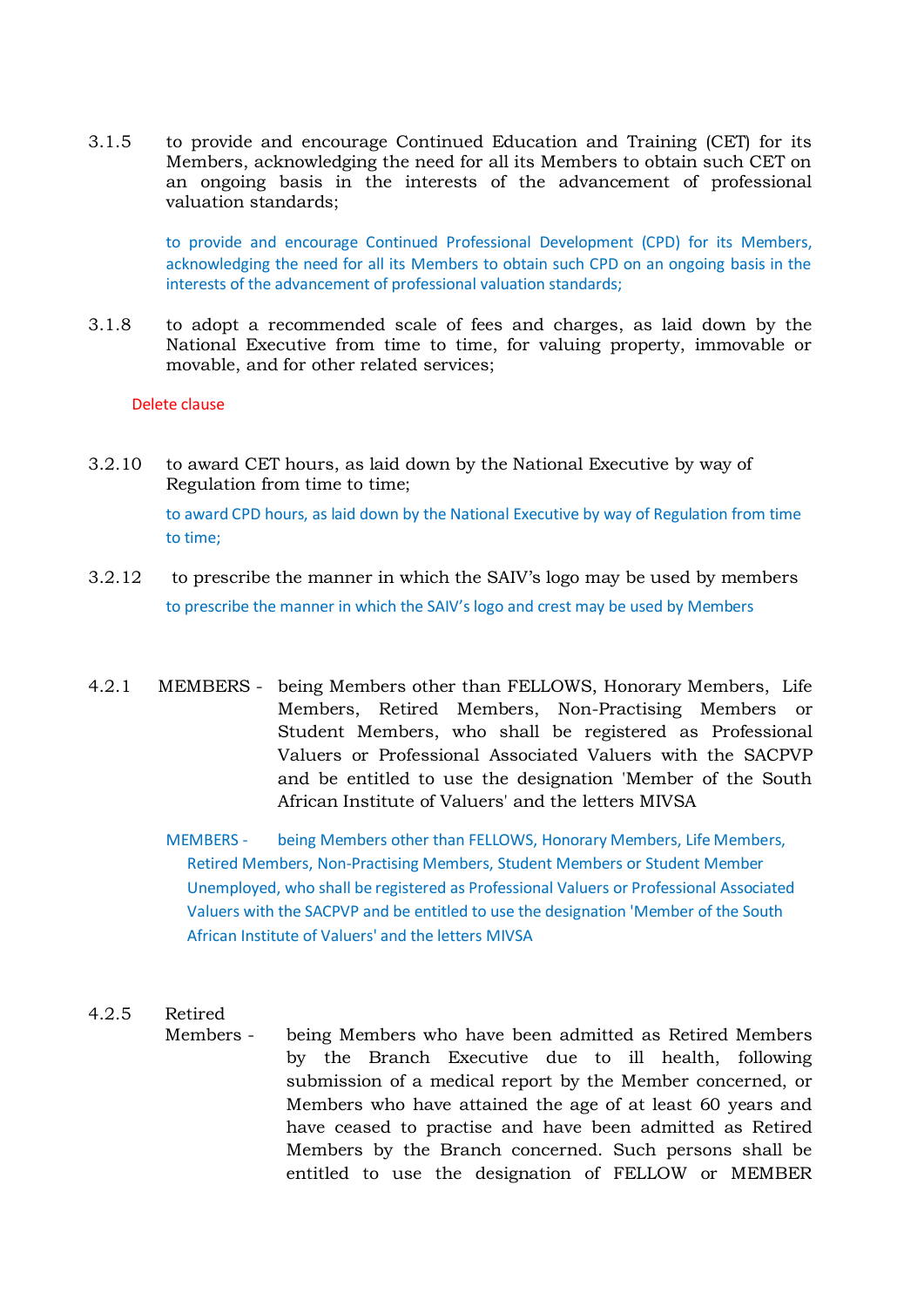(whichever category was applicable when the Member retired) and shall enjoy all the privileges of and be bound by all the obligations of Membership. Retired Members shall pay such subscriptions as shall be determined by the National Executive from time to time.

Retired Members - being Members who have been admitted as Retired Members by the Branch Executive due to ill health, following submission of a medical report by the Member concerned, or Members who have attained the age of at least 60 years and have ceased to practise following de-registration at the SACPVP and have been admitted as Retired Members by the Branch concerned. Such persons shall be entitled to use the designation of FELLOW or MEMBER (whichever category was applicable when the Member retired) and shall enjoy all the privileges of and be bound by all the obligations of Membership. Retired Members shall pay such subscriptions as shall be determined by the National Executive from time to time.

#### 4.2.5 Student Member Unemployed

- 4.2.5.1 Being persons of good character, reputation and mental health who are registered with an educational institution accredited by the RICS or SACPVP for the purpose of completing a prescribed course in property valuation or who are registered as Candidate Valuers with the SACPVP or who have completed their studies and have the intention of registering as a Candidate Valuer but are unemployed.
- 4.2.5.2 Any person who applies to a Branch for admission as a Student Member Unemployed shall produce proof of registration with an educational institution accredited by the RICS or SACPVP or proof of a completed accredited qualification. The National Executive, it in its sole discretion, may call for this proof at any time and for any reason it deems necessary.
- 4.2.5.3 They shall not be required to pay the Institute any registration fees.
- 4.2.5.4 A Student Member Unemployed shall be entitled to attend General Meetings of the Institute and Branches, but shall not be entitled to vote at any such meetings or to be elected to a Branch Executive.
- 4.2.5.5 The National Executive shall be entitled at any time for any reason deemed by it in its sole discretion to be sufficient to deprive a Student Member Unemployed of his status as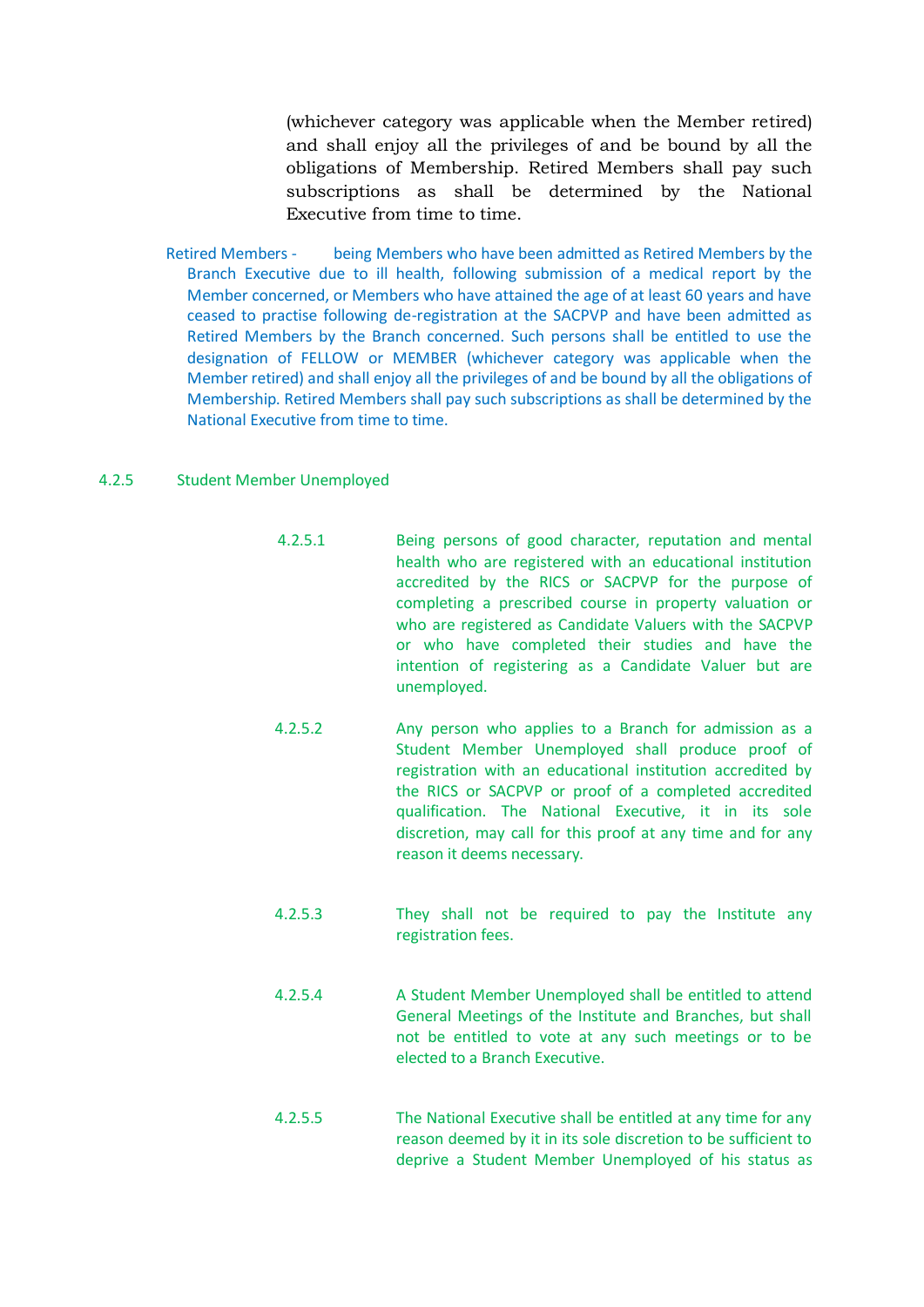such, and to remove his name from the Roll of Student Member Unemployed.

- 4.2.5.6 A Student Member Unemployed who wishes to become a Student Member shall re-apply in terms of Clause 7.
- 4.2.5.7 Shall cease to be a Student Member Unemployed upon obtaining employment.
- 4.2.6 Non- Resident Members - being persons who having previously obtained any category of membership of the Institute, who reside outside the borders of South Africa, and who do not practise in South Africa.
- 4.2.5 Non- Resident Members - being persons who having previously obtained any category of membership of the Institute, who reside outside the borders of the Republic of South Africa, and who do not practise in South Africa.

## 6. VOTING RIGHTS

Every Member in good standing, other than an Honorary Member, Student Member, Affiliates or members of Affiliate Organisations shall be entitled to vote at any Meeting which the member is entitled to attend in terms of this Constitution.

Voting rights and powers at Natex and Branch Executive meetings are regulated in terms of clause 17.4 and 22.4.

Every Member in good standing, other than an Honorary Member, Student Member, Student Member Unemployed, Affiliates or members of Affiliate Organisations shall be entitled to vote at any Meeting which the member is entitled to attend in terms of this Constitution.

Voting rights and powers at Natex and Branch Executive meetings are regulated in terms of clauses 17.4 and 22.4.

7.1.1 The Membership Application Form prescribed by the National Executive from time to time shall be completed by the applicant and submitted to the Branch covering the area in which he is resident, together with the prescribed entrance fee and annual subscription.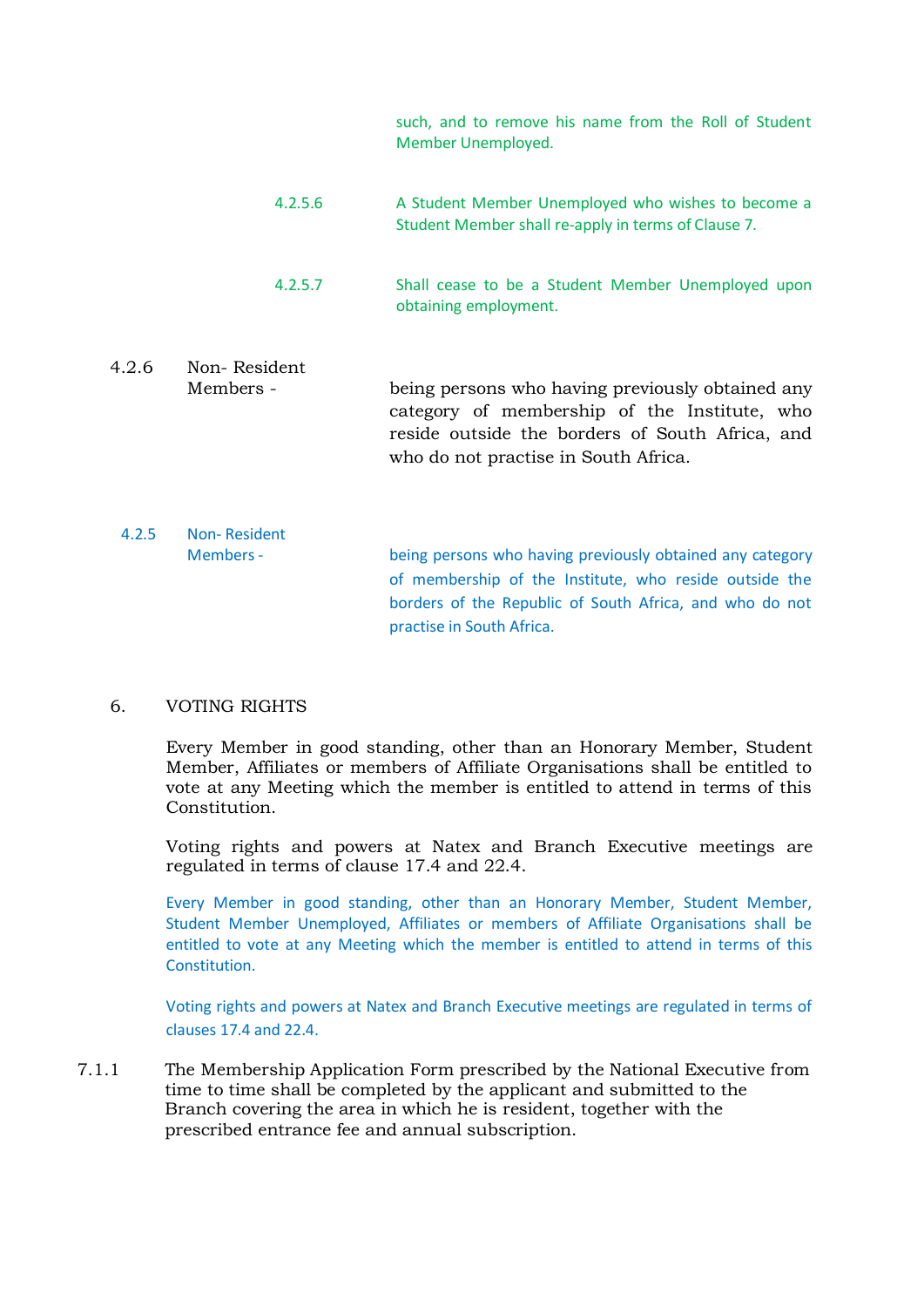The Membership Application Form prescribed by the National Executive from time to time shall be completed by the applicant and submitted to the Branch covering the area in which he is resident

7.1.8 The General Manager shall be informed of the decision on the application, and shall then inform the applicant thereof. If the application is rejected, all monies paid by the applicant shall be returned to him save for the examination fee, if any.

> The General Manager shall be informed of the decision on the application, and shall then inform the applicant thereof. Upon approval of the application, the annual subscription fee will become payable.

7.1.9 If the application is granted, the General Manager shall be handed all the documents and papers relating to the application and shall, after receipt of such papers, the entrance fee and the annual subscription, admit the applicant as a Member and issue a Certificate of Membership to him. The date of admission as a Member shall be the date of receipt by the General Manager of such papers and payments.

#### Delete clause

7.2.6 Eligibility for elevation to Fellowship status in terms of this procedure will only apply in the case of a Member with an Institute membership period of not less than ten years (excluding any period of Student Membership) during the full period of which he shall have been actively practicing as a valuer.

> In addition, eligibility for elevation to Fellowship shall have regard to the number of CET hours obtained by the nominee, in the light of CET hours requirements as prescribed by the National Executive from time to time.

Eligibility for elevation to Fellowship status in terms of this procedure will only apply in the case of a Member with an Institute membership period of not less than ten years (excluding any period of Student Membership) during the full period of which he shall have been actively practicing as a valuer.

In addition, eligibility for elevation to Fellowship shall have regard to the number of CPD hours obtained by the nominee, in the light of CPD hours requirements as prescribed by the National Executive from time to time.

8.2 The Branch Executive may cancel the Membership of any Member of the Branch who fails to pay his annual subscription, or any other fees or levies imposed by the National Executive in terms of this Constitution, within three months of the due date for payment thereof. The Member's Branch Executive shall take all such steps as it deems fit to recover any overdue subscription.

> The General Manager may cancel the Membership of any Member who fails to pay his annual subscription, or any other fees or levies imposed by the National Executive in terms of this Constitution, within three months of the due date for payment thereof. The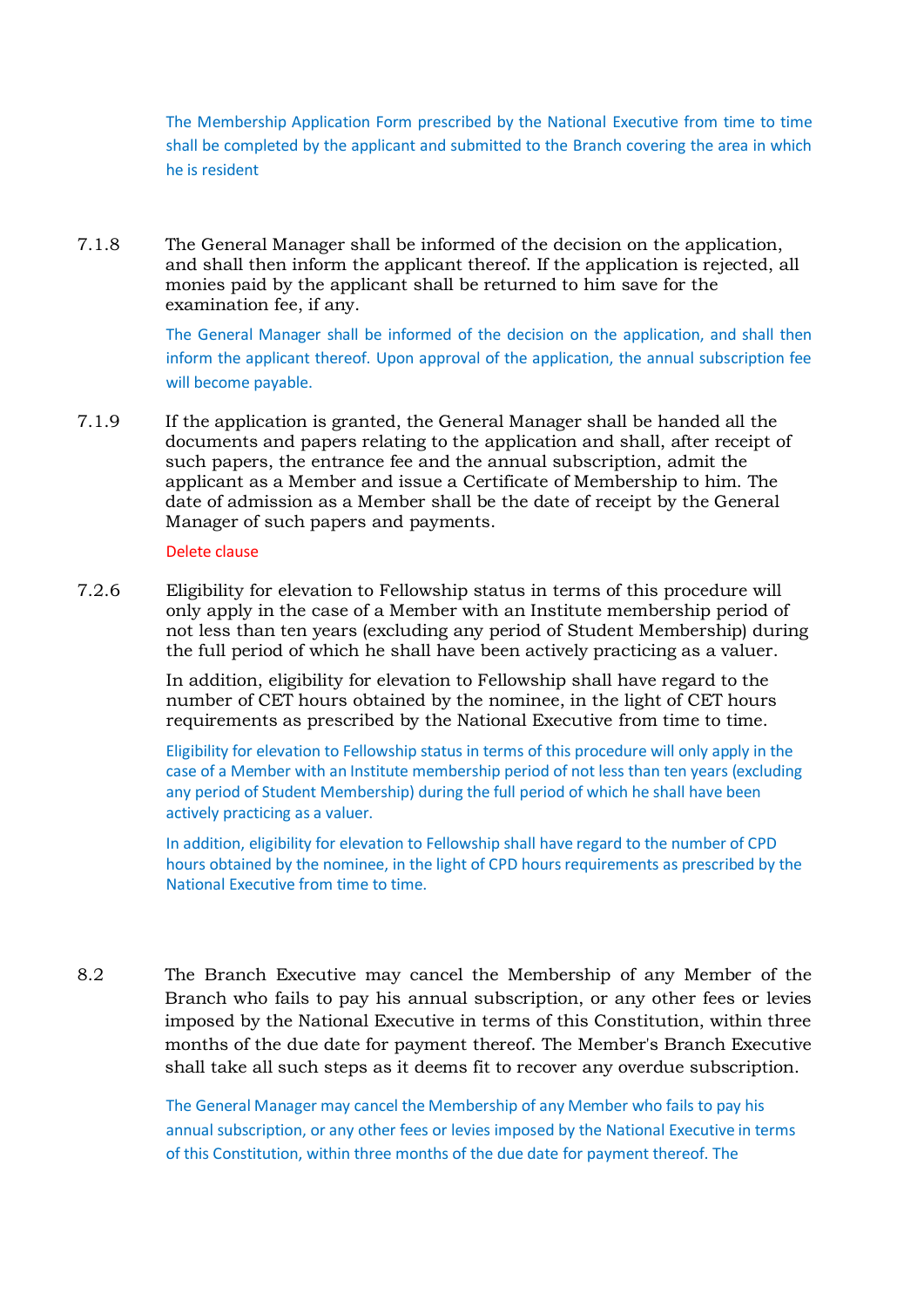Member's Branch Executive shall take all such steps as it deems fit to recover any overdue subscription.

8.2.2 Such application shall be processed in terms of the provisions of 4: Provided that if such application is made within one year of the date upon which such person's Membership had been cancelled, the Branch Executive may, after consideration of the application, in its sole discretion cause a new Membership Certificate to be issued; Provided further that readmission shall in any event be subject to payment of any arrear subscriptions and such readmission fee as shall be determined by the National Executive from time to time.

> Such application shall be processed in terms of the provisions of 4: Provided that if such application is made within one year of the date upon which such person's Membership had been cancelled, the General Manager may, after consideration of the application, in its sole discretion cause a new Membership Certificate to be issued; Provided further that readmission shall in any event be subject to payment of any arrear subscriptions, any other fees or levies; and such readmission fee as shall be determined by the National Executive from time to time.

8.3 A General Meeting of the Institute or of a Branch shall have the power to impose levies from time to time on all Members of the Institute or such Branch, as the case may be, with the exception of Student, Honorary, Life, Retired and Non-Practising Members, to meet special or unforeseen or any other expenditure, and such levies shall be at uniform rates for all such Members.

> A General Meeting of the Institute shall have the power to impose levies from time to time on all Members with the exception of Student, Student Unemployed, Honorary, Life, Retired and Non-Practising Members, to meet special, unforeseen or any other expenditure, and such levies shall be at uniform rates for all such Members.

9.3 Each Member shall display his Membership Certificate at his place of business, and shall return such Certificate to the Institute on demand when he ceases to be a Member for any reason, where after he shall not be entitled to use any designation or letters referred to in 4.

#### Delete clause

9.4 Each Member shall notify the General Manager-of his address and of any changes thereto from time to time. Letters to a Member at the address notified by him shall be deemed to have been received by him, and no Meeting or any resolution passed thereat shall be invalidated by reason of non-receipt of any notice properly addressed and posted.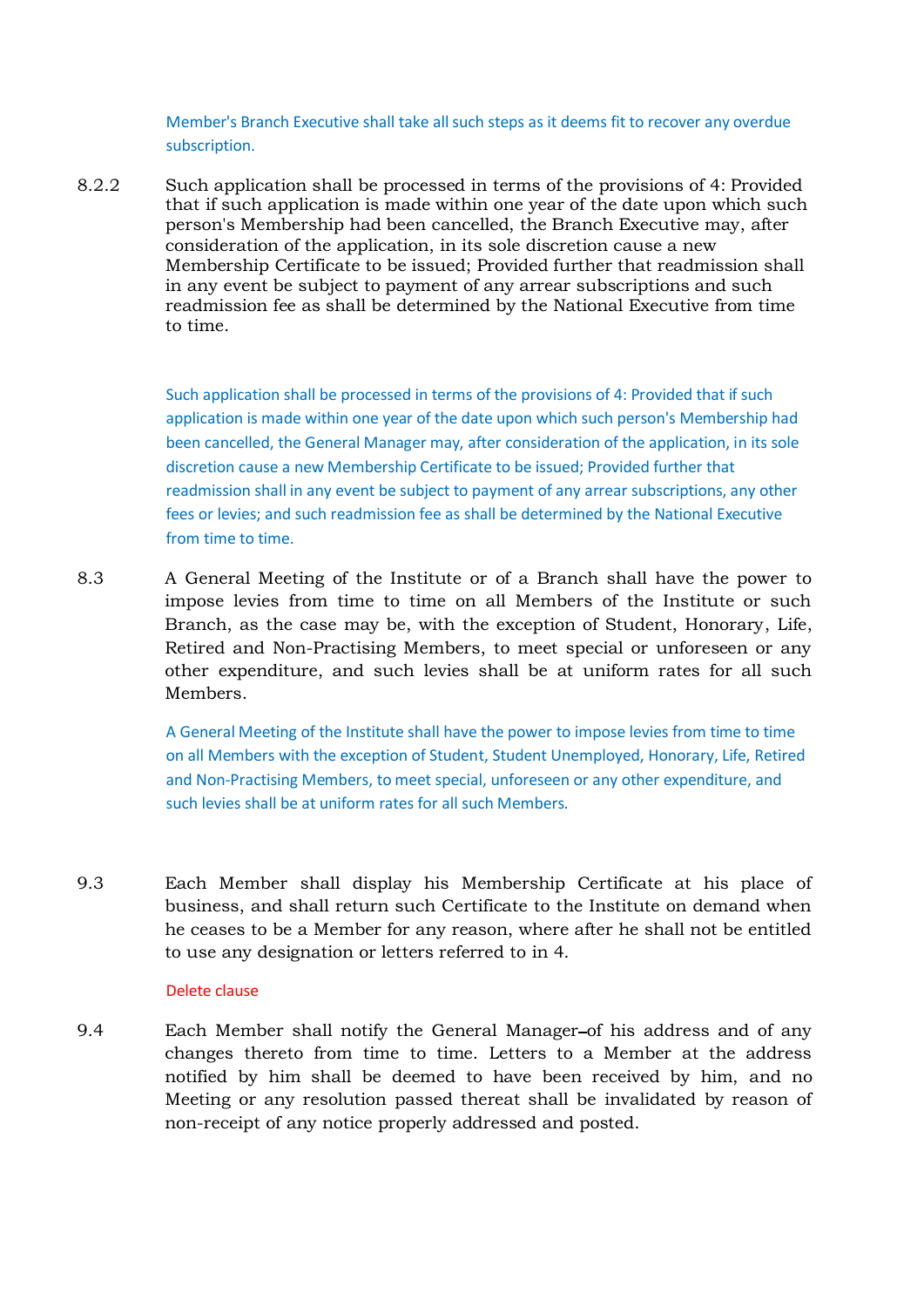Each Member shall notify the General Manager of his address and email address and of any changes thereto from time to time. Letters to a Member at the address or email address notified by him shall be deemed to have been received by him, and no Meeting or any resolution passed thereat shall be invalidated by reason of non-receipt of any notice properly addressed, or emailed.

## 10. CONTINUED EDUCATION AND TRAINING (CET)

CONTINUED EDUCATION AND TRAINING (CPD)

10.1 Each Member shall be encouraged to devote time to obtain CET hours.

Each Member shall be encouraged to devote time to obtain CPD hours.

10.2 The National Executive shall have the power to impose, amend and vary conditions applicable to CET hours from time to time by way of Regulation, subject to the provisions of 17.7.

Delete clause

14.3 Where a Member has been suspended from Membership, the fact and details of such suspension shall be noted against the Member's name by the General Manager the records of the Institute.

Where a Member has been suspended from Membership, the fact and details of such suspension shall be noted against the Member's name by the General Manager.

14.4 A Member who has been suspended, or whose Membership has been cancelled, shall forthwith comply with a demand for the return of his Membership Certificate by the General Manager-in the case of cancellation. Such Certificate shall, however, be returned to him in the case of suspension after the relevant period of suspension has elapsed.

Delete clause

14.6 Notice of the cancellation or suspension of a Member may be given at the discretion of the National Executive by letter or by way of advertisement.

Delete clause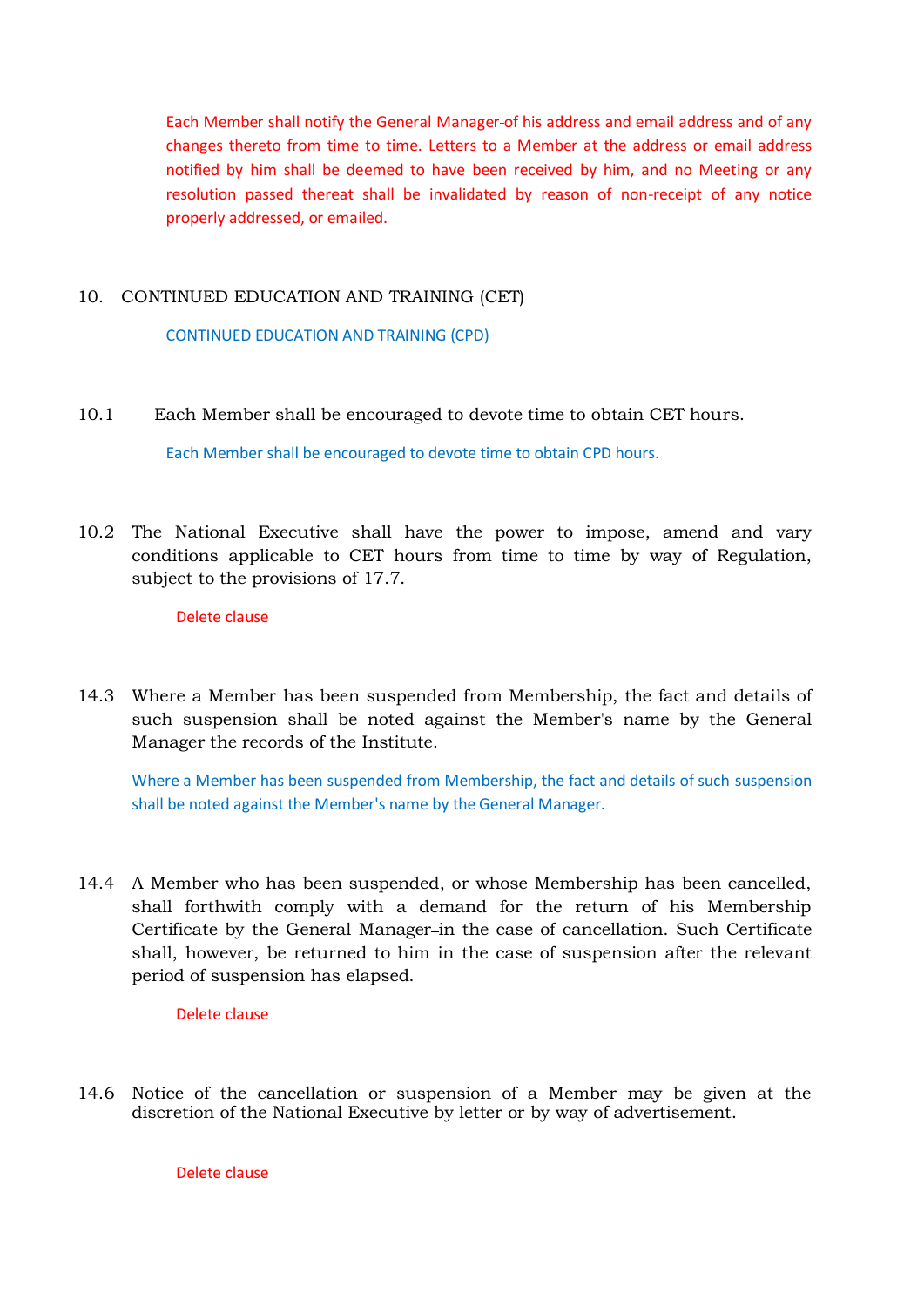15.1 A Member may resign by submitting his resignation in writing to the General Manager. The General Manager shall refer the notice of resignation to the Branch Executive which shall accept the resignation by not later than the second Branch Executive Meeting held after receipt of such notice of resignation: Provided that the Branch Executive shall not accept the resignation where an Inquiry into the conduct of such Member is in progress or is to be held: Provided further that a Member who has resigned shall be liable in full for his current financial year's Membership fees and levies.

A Member may resign by submitting his resignation in writing to the General Manager. The General Manager shall refer the notice of resignation to the Branch Executive which shall accept the resignation by not later than the second Branch Executive Meeting held after receipt of such notice of resignation Provided further that a Member who has resigned shall be liable in full for his current financial year's Membership fees and levies.

- 16.2.1 Branch representation on the National Executive to be calculated as follows:
	- 16.2.1.1 A Branch with less than 150 members shall be represented by 1 Natex member;

A Branch with less than 150 members shall be represented by 2 Natex members;

16.2.1.2 A Branch with a membership of 150 and more but less than 300 members shall be represented by 2 Natex members;

> A Branch with a membership of 150 and more but less than 300 members shall be represented by 3 Natex members;

16.2.1.3 A Branch with a membership of 300 and more but less than 450 members shall be represented by 3 Natex members;

> A Branch with a membership of 300 or more members shall be represented by 4 Natex members;

16.2.1.4 A Branch with a membership of 450 and more shall be represented by 4 Natex members;

### Delete clause

17.1 Each incoming National Executive shall elect from among its members a President and Vice-President, each of whom shall hold office until either:-

Each incoming National Executive shall elect from among its members a President and Vice-President in a verifiable but discreet manner, each of whom shall hold office until either:

## 17.6 NOTICE OF MEETINGS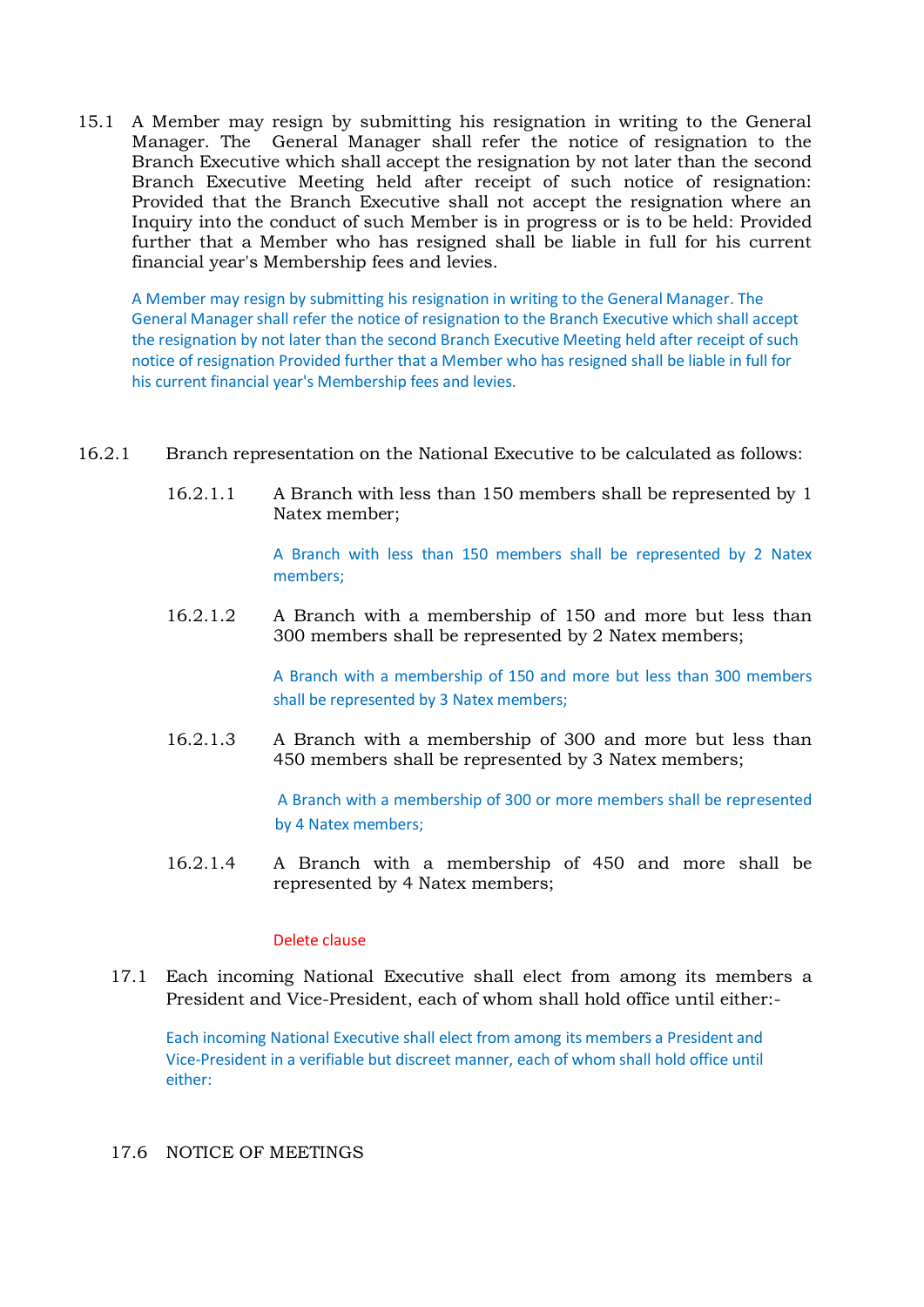The National Executive shall, unless otherwise decided upon good cause by the President, meet at least once during every financial year and the provisions of the Constitution relating to General Meetings shall apply *mutatis mutandis* to Meetings of the National Executive, save and except that a Meeting of the National Executive shall be convened on not less than fourteen days written notice: Provided that, with the consent in writing of all the members of the National Executive, a Meeting may be convened on less than fourteen days notice. The said consent may be given at the Meeting which is convened on such shorter notice.

The National Executive shall, unless otherwise decided upon good cause by the President, meet at least once during every financial year and the provisions of the Constitution relating to General Meetings shall apply *mutatis mutandis* to Meetings of the National Executive, save and except that a Meeting of the National Executive shall be convened on not less than fourteen days written or emailed notice: Provided that, with the consent in writing of all the members of the National Executive, a Meeting may be convened on less than fourteen days' notice. The said consent may be given at the Meeting which is convened on such shorter notice.

18.5 appoint executive officers and signing officers. The signing officers shall be the President, Vice-President and such other members of the National Executive as may be appointed by it, any one of whom, together with the General Manager, shall have the right to sign all cheques or electronic payments including payment authorisations and documents on behalf of the Institute. The National Executive shall have the right to delegate the signing of cheques or electronic payments including payment authorisations and documents to persons who are not members of the National Executive;

appoint executive officers and signing officers. The signing officers shall be the President, Vice-President and such other members of the National Executive as may be appointed by it, any one of whom, together with the General Manager, shall have the right to approve all payments on behalf of the Institute. The National Executive shall have the right to delegate the processing of electronic payments including payment authorisations and documents to persons who are not members of the National Executive;

18.10 fix the registration fees, annual subscriptions and any other fees or levies payable by Members from time to time, and the times for the payment thereof;

fix the annual subscriptions and any other fees or levies payable by Members from time to time, and the times for the payment thereof;

18.12 frame a recommended tariff of fees and other allowances for valuation services from time to time;

#### Delete clause

18.18 cause all money received by the Institute to be deposited to the credit of an account or accounts with a registered commercial bank or building society in the name of the Institute:-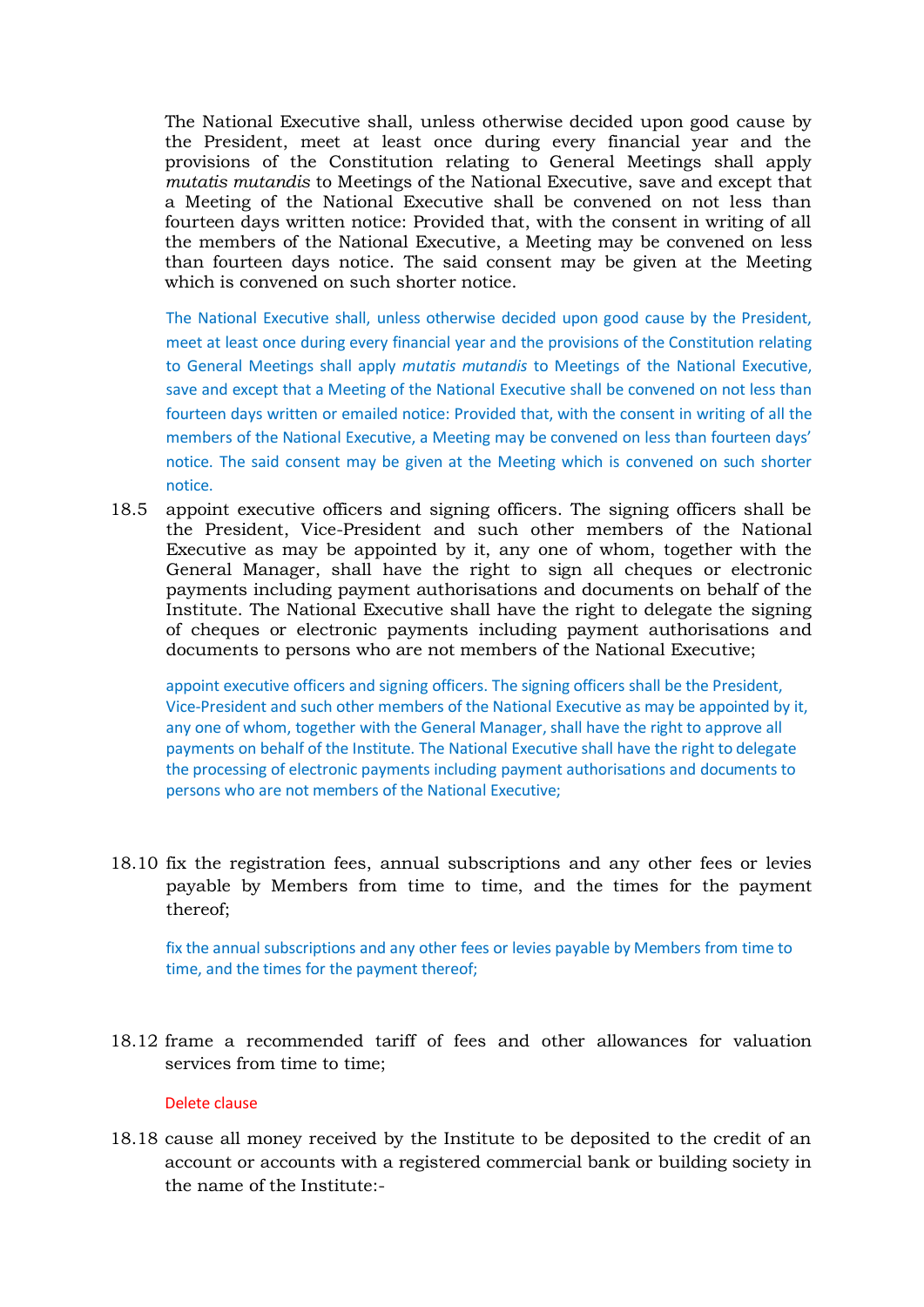cause all money received by the Institute to be deposited to the credit of an account or accounts with a registered commercial bank or financial institution in the name of the Institute:

18.18.2 Any funds not immediately required for disbursement may be invested in a savings or similar account with any building society or any other registered deposit-receiving institution approved by the National Executive from time to time.

> Any funds not immediately required for disbursement may be invested in a savings or similar account with any financial institution or any other registered deposit-receiving institution approved by the National Executive from time to time.

18.19 finance each Branch to such an extent and in such manner as may be determined by the National Executive from time to time;

### Delete Clause

18.20 prescribe a syllabus and other required qualifications for Student Members and conduct or approve examinations and prescribe conditions for admission of Student Members and Members;

#### Delete Clause

18.21 award bursaries to Student Members selected by the National Executive, on such terms and conditions as it may determine from time to time;

award bursaries to Student Members or Student Members Unemployed selected by the National Executive, on such terms and conditions as it may determine from time to time;

19.1 Regulations made or revised by the National Executive in terms of 18 shall become binding on Members and on the Institute fourteen days after copies thereof have been posted to all Members. Non-receipt of such copy by any Member/s shall not invalidate such Regulations.

Regulations made or revised by the National Executive in terms of clause 18 shall become binding on Members and on the Institute fourteen days after copies thereof have been emailed to all Members. Non-receipt of such copy by any Member/s shall not invalidate such Regulations.

20.5 At least twenty-one days written notice of such General Meeting shall be given to all Members, and the proposed alteration shall be fully set out in the notice convening such General Meeting.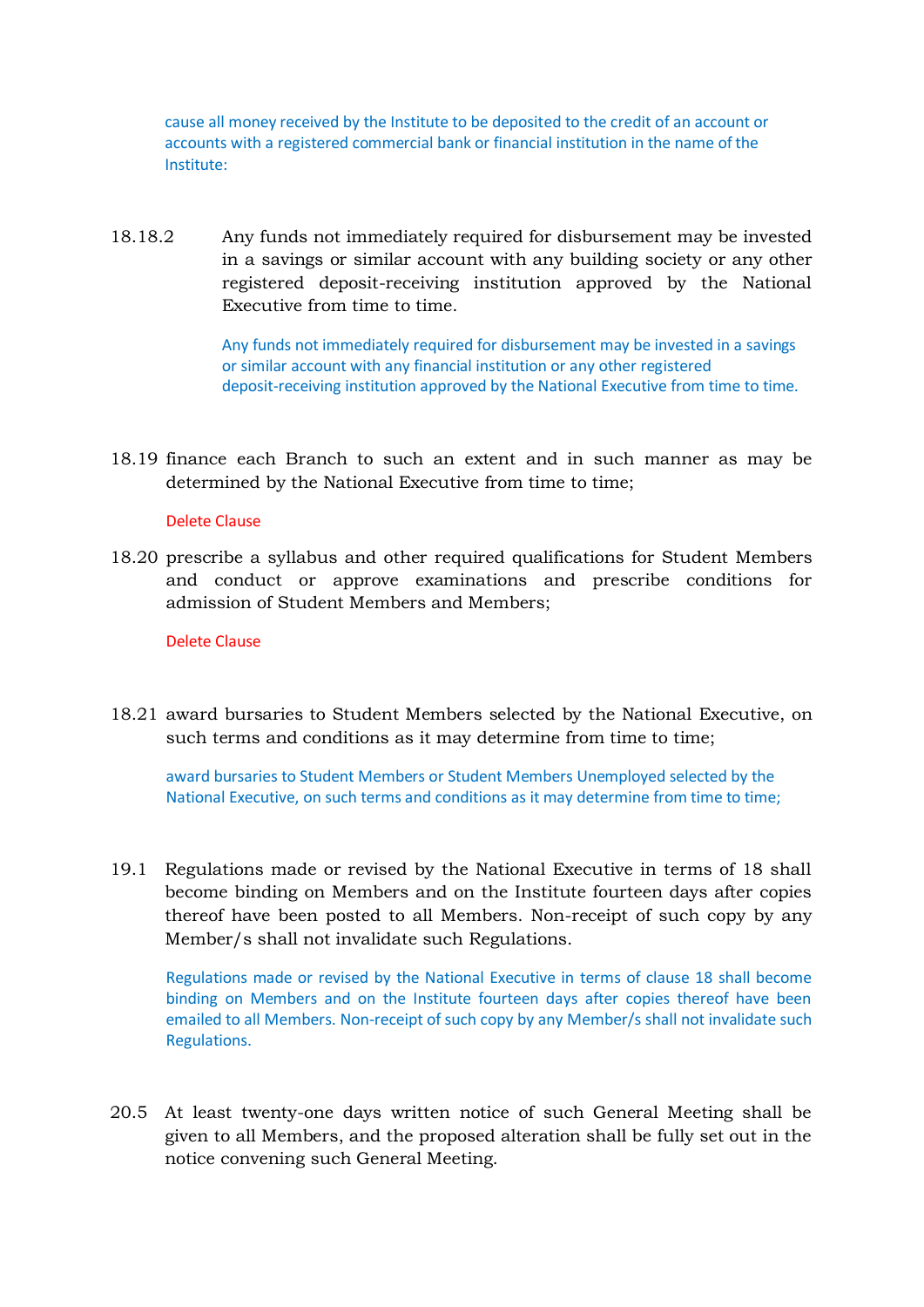At least fourteen days emailed notice of such General Meeting shall be given to all Members, and the proposed alteration shall be fully set out in the notice convening such General Meeting.

21.3.6 to establish and administer a fund to be known as the Branch Bursary Fund, which shall be used to grant bursaries to Student Members, and to determine in its discretion the recipients, the amounts, the terms and conditions of, and the manner of application for such bursaries from time to time;

Delete Clause

21.3.7 to control its local affairs, the Branch Bursary Fund, if any, and such finances as are allocated to it by the National Executive;

Delete Clause

21.3.10 to perform the duties enumerated in 18 (save that 18.3 shall be excluded), subject to the substitution of the words 'Branch Executive' for 'National Executive', for 'General Manager', 'Chairman' and 'Vice-Chairman' for 'President' and 'Vice-President' respectively, and 'Branch' for 'Institute';

> to perform the duties enumerated in clause 18 (save that clause 18.3 shall be excluded), subject to the substitution of the words 'Branch Executive' for 'National Executive', 'Chairman' and 'Vice-Chairman' for 'President' and 'Vice-President' respectively, and 'Branch' for 'Institute';

21.6.1 If a member of the Branch Executive ceases to act on the Branch Executive, the Branch Executive may appoint a member of the Branch to act in his stead for the remaining period of his office.

### Delete clause

22.3.1 A Branch Executive Meeting shall be convened on not less than seven days written notice, accompanied by an Agenda.

A Branch Executive Meeting shall be convened on not less than seven days emailed notice, accompanied by an Agenda.

22.4 VOTING

Decisions of the Branch Executive shall be taken by majority vote of the Branch Executive members present at the meeting and, in the case of an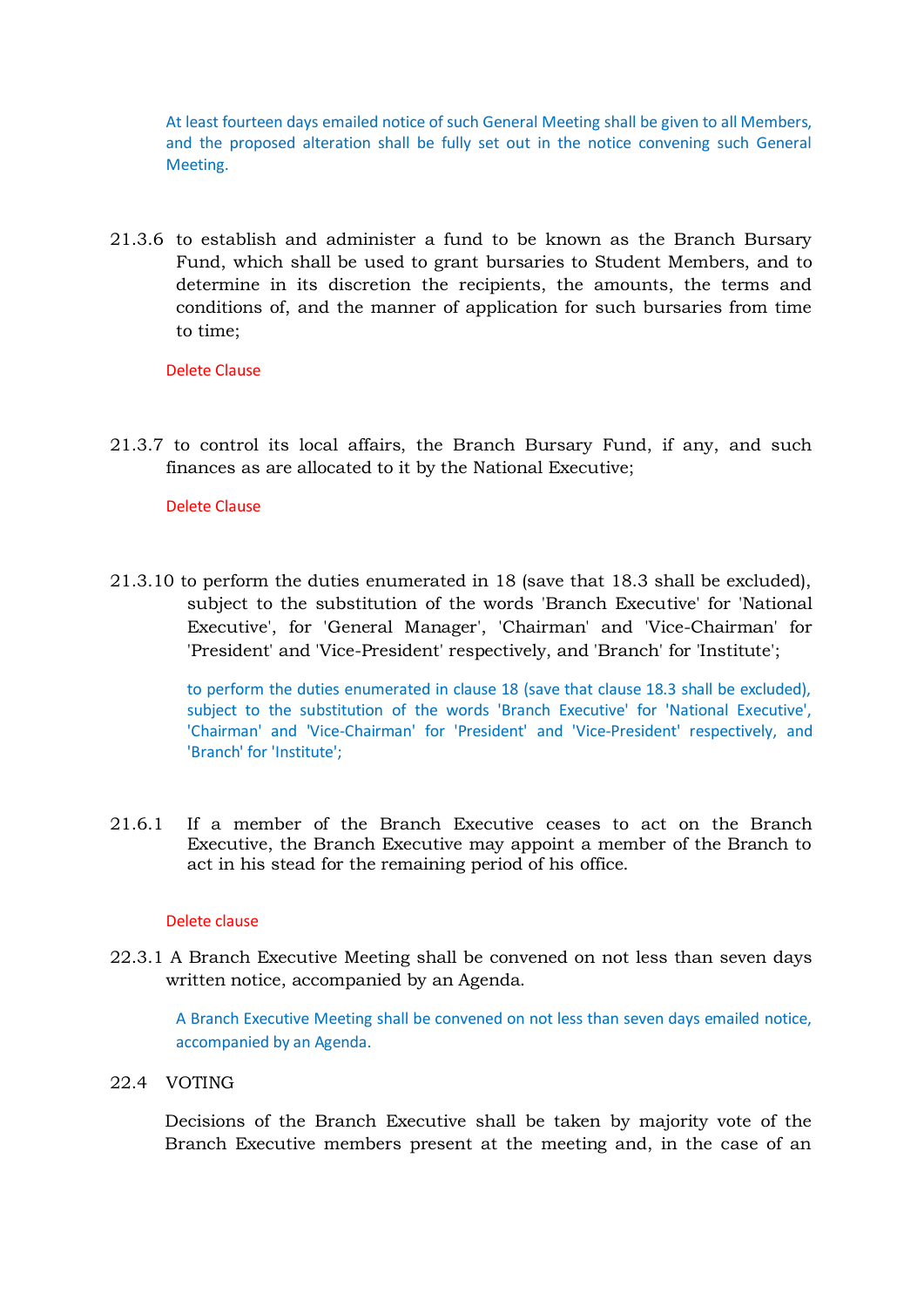equality of votes, the Chairman shall have a casting as well as a deliberative vote.

Decisions of the Branch Executive shall be taken by majority vote of the Branch Executive members present at the meeting and, in the case of an equality of votes; the Chairman shall have a casting vote.

## 23.2 NOTICE OF MEETING

The Branch Annual General Meeting shall be convened on not less than twenty-one days notice by the General Manager, who shall simultaneously furnish Members with an Agenda and a blank form of proxy.

The Branch Annual General Meeting shall be convened on not less than fourteen days' notice by the General Manager, who shall simultaneously furnish Members with an Agenda and a blank form of proxy.

### 25. BRANCH SPECIAL GENERAL MEETINGS

All Branch Meetings other than the Branch Annual General Meeting shall be "Branch Special Meetings". Branch Special Meetings shall be held and the proceedings thereat determined in accordance with the provisions of 28 and 29, with the substitution of the words 'Branch'; 'Chairman' and 'Branch Executive' for 'Institute', 'President' and 'National Executive' respectively.

Delete clause

### 26. LOCAL COMMITTEES

### 26.1 COMPOSITION

Whenever there are ten or more Members in any particular area in any one Branch or if there are less than ten Members and the Branch concerned consents, those Members may elect from amongst themselves a Local Committee for the particular area, to be under the jurisdiction and control of such Branch.

### 26.2 POWERS

The Local Committee shall have the power to:-

- 26.2.1 elect a Chairman, Vice-Chairman, Honorary Secretary and Treasurer;
- 26.2.2 hold Meetings, copies of the Minutes of which shall be furnished regularly to the Branch concerned; and
- 26.2.3 make Bye-laws for the conduct of the affairs of the Local Committee and its members: Provided that such Bye-laws are not in conflict with this Constitution or the Regulations, and are approved by the Branch.

Delete clause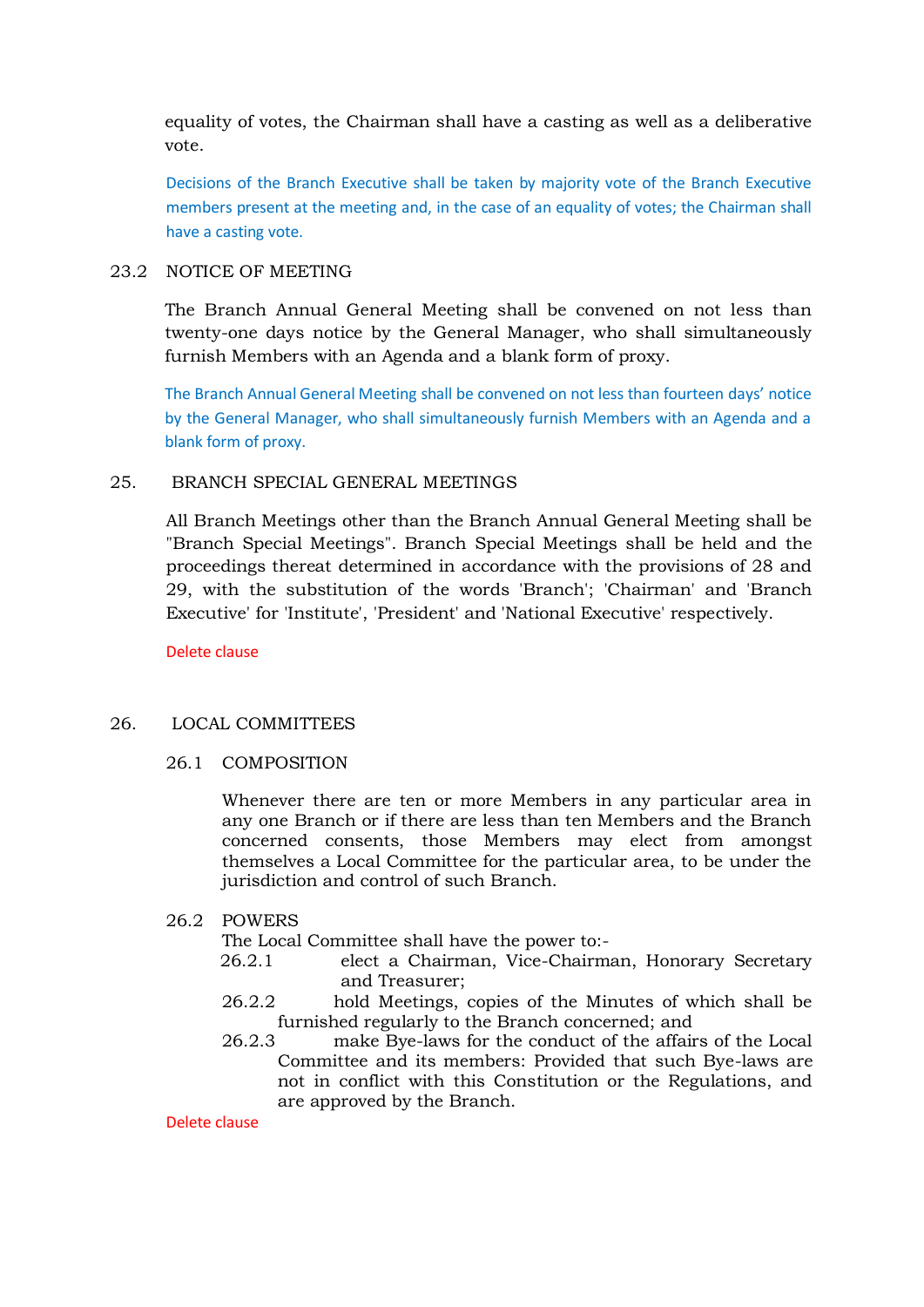27.2.1 The Annual General Meeting shall be convened on not less than twenty-one days written notice by the GeneralManager-, who shall at the same time furnish Members with the Agenda for the Meeting.

> The Annual General Meeting shall be convened on not less than fourteen days emailed notice by the General Manager, who shall at the same time furnish Members with the Agenda for the Meeting.

27.2.2 The notice shall be deemed to have been delivered if sent by prepaid post addressed to the Member at his *domicilium* or by email to the address listed for the Member in the membership roll.

> The notice shall be deemed to have been delivered if sent by email to the address listed for the Member in the membership roll.

27.3.3 appoint an auditor for the ensuing year, and determine his remuneration;

appoint an auditor for the ensuing year, and approve his remuneration;

27.3.4 confirm the appointment of the members of the National Executive elected for the ensuing year in accordance with the provisions of this Constitution. Casual vacancies in the National Executive shall be filled by appointees in the manner provided in 16.2.3;

> confirm the appointment of the members of the National Executive elected for the ensuing year in accordance with the provisions of this Constitution.

27.3.6 in terms of 17.7 direct the new National Executive as the Meeting may deem necessary; and

> in terms of clause 17.7 direct the new National Executive as the Meeting may deem necessary; and deal with any other business which the Meeting may deem necessary.

27.3.7 deal with any other business which the Meeting may deem necessary.

Delete clause

### 29.2 OUORUM

A quorum at any General Meeting of the Institute shall be not less than 15% of the total number of Members of the Institute, or fifteen Members, whichever is the lesser, present in person.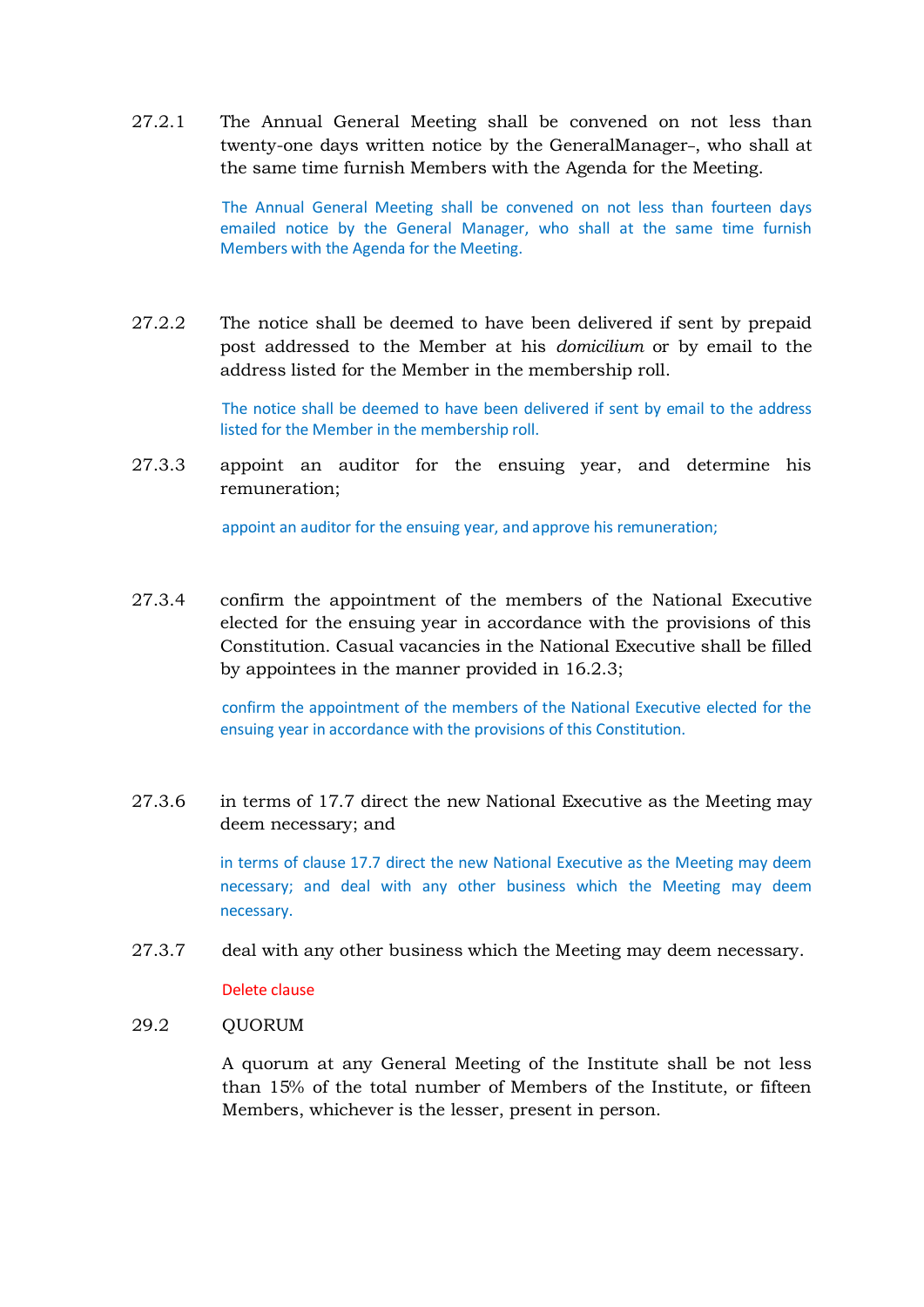A quorum at any General Meeting of the Institute shall be not less than 15% of the total number of Members of the Institute, or fifteen Members, whichever is the lesser.

29.3.1 At all Meetings every Member present in person or by proxy, including the Chairman, shall have a vote and, in the event of an equality of votes, the Chairman shall have a casting vote.

> At all Meetings every Member present or by proxy, including the Chairman, shall have a vote and, in the event of an equality of votes, the Chairman shall have a casting vote.

#### 30.3 FINANCES

The funds of the Institute shall be applied solely towards the promotion of its objectives and no part thereof shall be paid to any Member by virtue solely of his Membership: Provided that the National Executive, Branch Executives and Local Committees may reimburse any member of the National Executive or Member for travelling and other expenses and hotel accommodation while attending meetings or performing special duties. Such expenditure shall be paid out of the funds of the Institute.

The funds of the Institute shall be applied solely towards the promotion of its objectives and no part thereof shall be paid to any Member by virtue solely of his Membership: Provided that the National Executive and Branch Executives may reimburse any Member for travelling, hotel accommodation and other expenses while attending meetings or performing special duties. Such expenditure shall be paid out of the funds of the Institute.

#### 30.6 INDEMNITY

Every member of the National Executive, Branch Executive, the General Manager and other officer or servant of the Institute shall be indemnified by the Institute against, and it shall be the duty of the National Executive to pay out of the funds of the Institute, all costs, losses and expenses, including travelling expenses, which any such member, , officer or servant may incur or become liable to pay by reason of any contract entered into or act or deed done by him as such member, , officer or servant or in any way in the discharge of his duties.

Every Member of the National Executive, Branch Executive, the General Manager and other officers of the Institute shall be indemnified by the Institute. I It shall be the duty of the National Executive to pay out of the funds of the Institute, all costs, losses and expenses, including travelling expenses, which any such Member or officer may incur or become liable to pay by reason of any contract entered into, act or deed done by him in the discharge of his duties.

## 30.7 LIABILITY OF NATIONAL EXECUTIVE AND BRANCH EXECUTIVE **MEMBERS**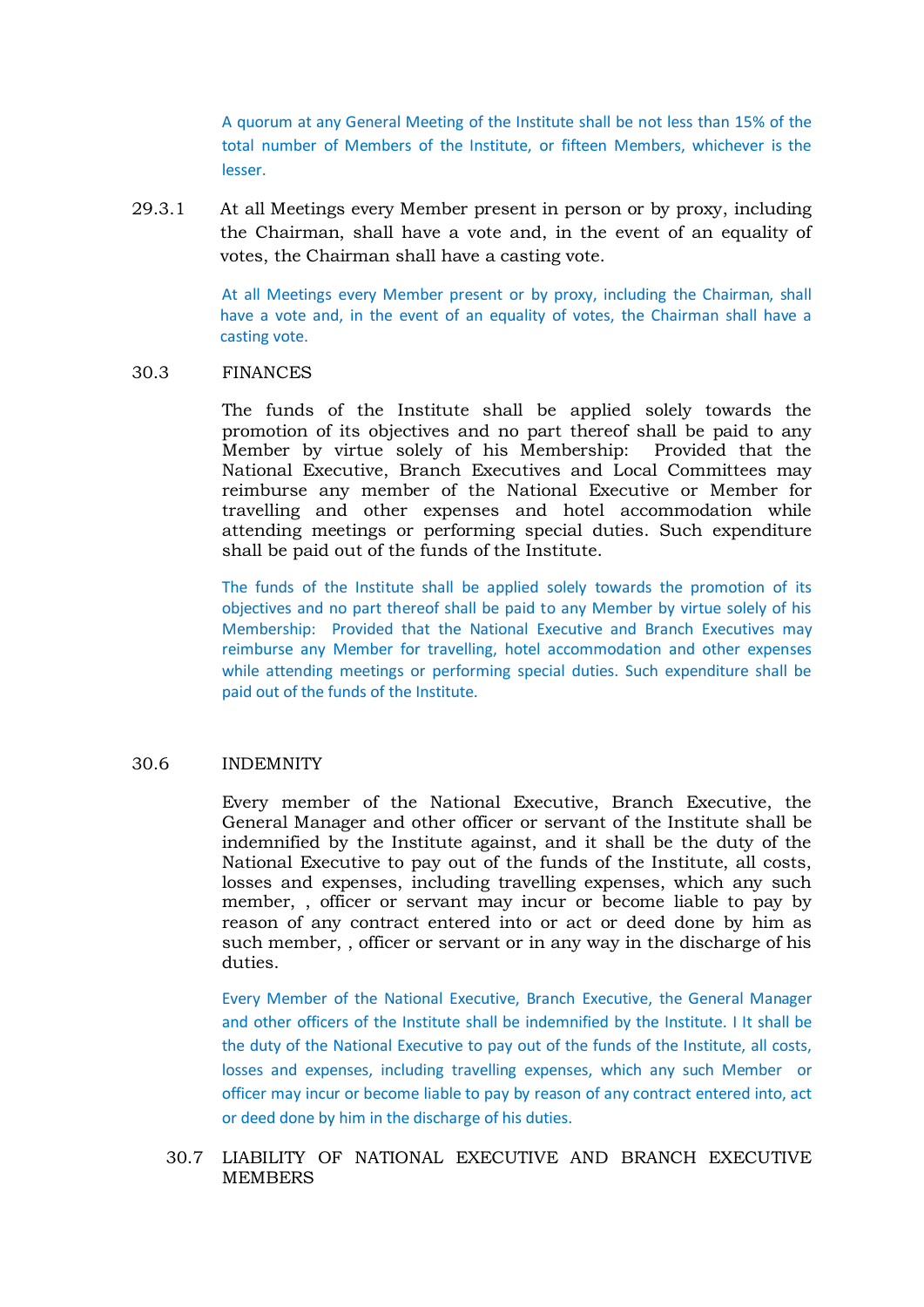No member of the National Executive or Branch Executive shall be liable for the act, receipt, neglect or default of any other member of the National Executive, General Manager, officer or servant or for joining in any receipt or other act of conformity or for loss or expense sustained by the Institute through the insufficiency or deficiency of title to any property acquired by order of the National Executive or Branch Executive for or on behalf of the Institute or for the insufficiency or deficiency of any security in or upon which any of the monies of the Institute shall be invested or for any loss or damage arising from the insolvency or delictual act of any person with whom any monies, securities or effect shall be deposited or for any loss or damage occasioned by any error of judgement or oversight on his part of for any other loss, damage or misfortune whatsoever which shall happen in the execution of the duties of his office or in relation thereto, unless the same is occasioned by his gross negligence or dishonesty.

No Member of the National Executive or Branch Executive shall be liable for the act, receipt, neglect or default of any other Member of the National Executive, General Manager, or officer:

For joining in any receipt or other act of conformity or for loss or expense sustained by the Institute through the insufficiency or deficiency of title to any property acquired by order of the National Executive or Branch Executive.

For or on behalf of the Institute or for the insufficiency or deficiency of any security in or upon which any of the monies of the Institute shall be invested.

Or for any loss or damage arising from the insolvency or delinquent act of any person with whom any monies, securities or effect shall be deposited.

Or for any loss or damage occasioned by any error of judgement or oversight on his part of for any other loss, damage or misfortune whatsoever which shall happen in the execution of the duties of his office or in relation thereto, unless the same is occasioned by his gross negligence or dishonesty.

### 30.8 COPY OF AMENDMENTS

If any amendments are made to the Constitution from time to time, the General Manager shall submit such amendments to the Receiver of Revenue on behalf of the Institute.

If any amendments are made to the Constitution from time to time, the General Manager on behalf of the Institute shall submit such amendments to the relevant government department as required for a Non-Profit Organisation.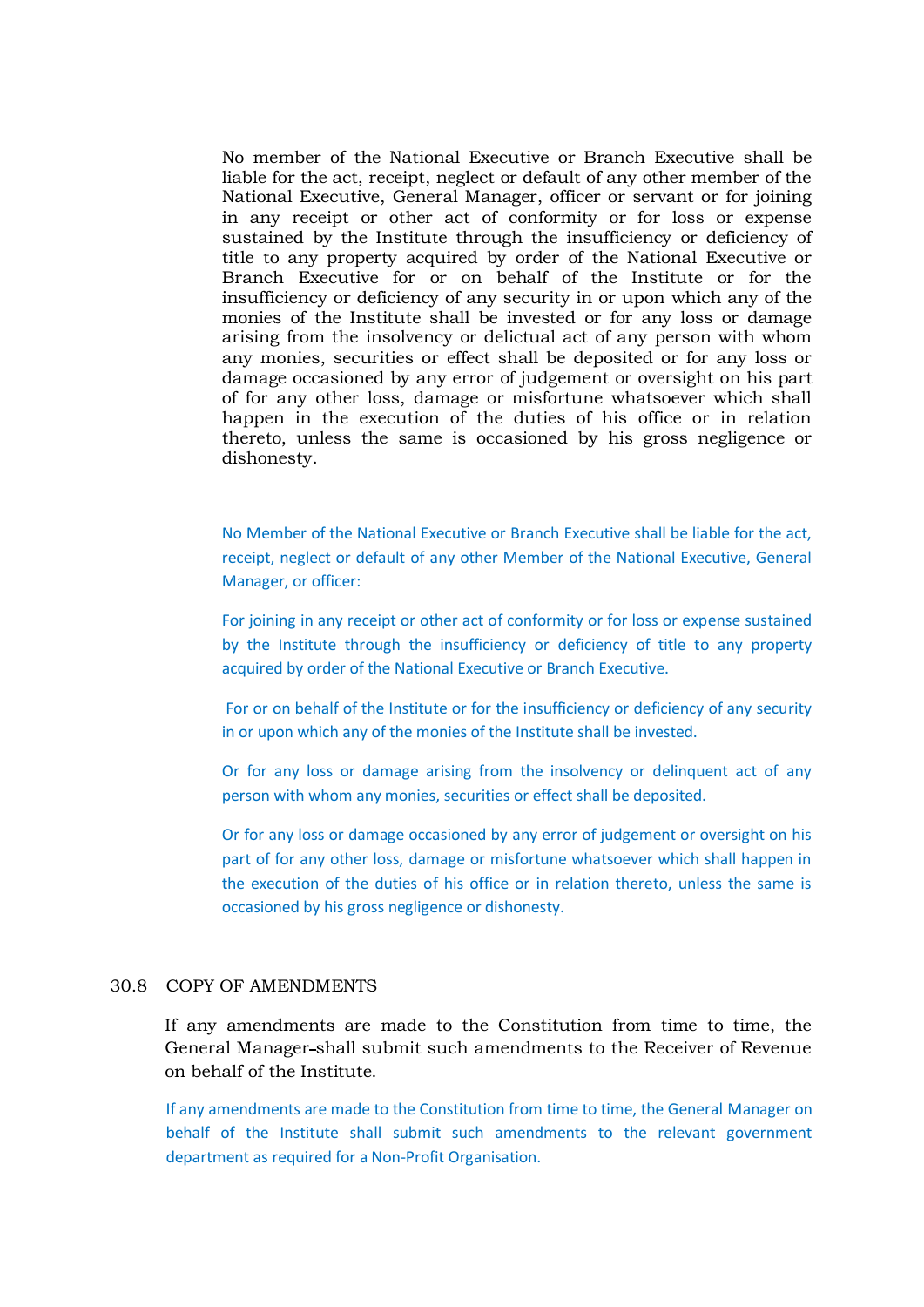### 32. SIGNING OF INSTRUMENTS

Save for the signing powers in terms of 18.5, no instrument signed on behalf of the Institute shall be valid and binding unless it is signed by two duly authorised National Executive Members or Branch Executive Members, save and except for negotiable instruments, which may be signed by any two Branch Executive Members.

Save for the signing powers in terms of clause 18.5, no instrument signed on behalf of the Institute shall be valid and binding unless it is signed by two duly authorised National Executive Members or Branch Executive Members.

# **REGULATIONS**

## 2. MEMBERSHIP CERTIFICATES

- 2.1 The Membership Certificate issued in terms of clause 7.9 of the Constitution shall note the date of the Member's original admission to Membership, and the cost of such certificate shall be determined by the General Manager from time to time. In the case of re-admission under clause 15.3 of the Constitution the date of the Member's original admission to Membership shall also be noted.
- 2.2 A Member who has resigned in terms of clause 15.1, or whose Membership has been cancelled in terms of clause 8.2 or 14.1 of the Constitution, shall be liable for all costs incurred by the Institute in recovering his Membership Certificate and if any such Member fails to return his Membership Certificate, his name, the fact that he is no longer a Member and the reason for the termination of his Membership may be published in The South African Valuer and/or in any other publication of the Institute's choice.

### Delete Regulation item

## 3. FALSE STATEMENTS

Should any applicant knowingly make a false statement in his Membership Application Form, and this be brought to the attention of the National Executive after his admission to Membership, the National Executive shall investigate and deal with the matter in terms of the provisions of clause 9 and/or 12 of the Constitution.

### Delete Regulation item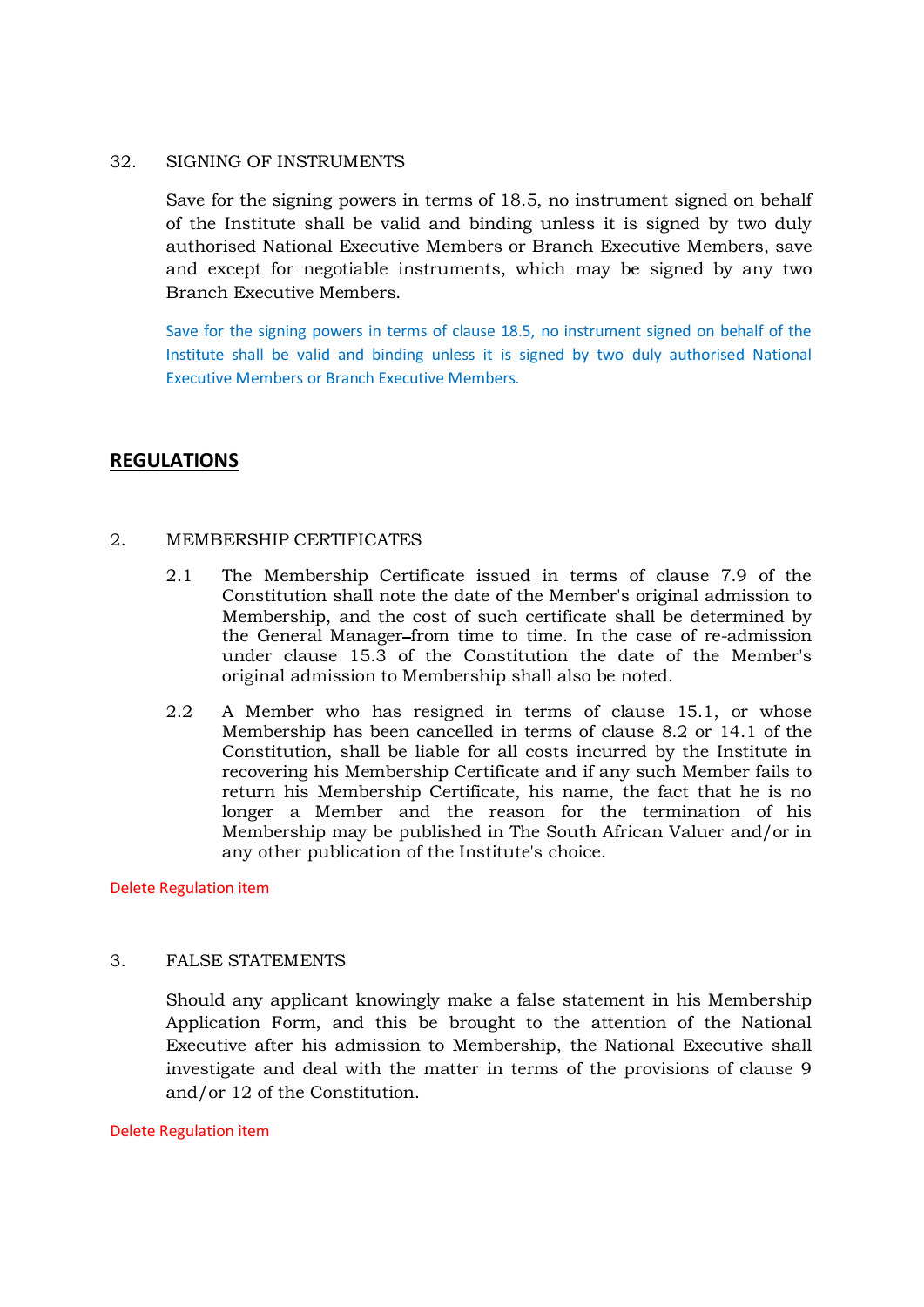### 4. ACADEMIC QUALIFICATIONS

The following academic qualifications have been approved in terms of clause 4.1.2, of the Constitution, subject to the applicant being in possession of the necessary practical experience:

### 4.1 DEGREES

Quantity Surveying Town Planning Land Surveying Civil Engineering or its Degree equivalent Architecture Any other property-related Degree in Economic or Mathematical

#### Sciences

BA LLB B Proc B Juris New Zealand Diploma in Urban Valuations New Zealand Institute of Valuers professional exam

## 4.2 OTHER QUALIFICATIONS

UNISA PREP II course Building Society Valuation Examination (new) National Diploma in Property Valuation (from 1968 where a language was not passed) National Diploma Property Management (provided that all subjects applicable to Property Valuation Diploma had been passed) National Diploma Real Estate (Property Valuation) Rhodesian Institute of Valuers examination (if passed after 1973) Higher Diploma in Property Economics Examination of the Incorporated Society of Valuers and Auctioneers Royal Institution of Chartered Surveyors (general practice division) qualification BComm or Hons or Post Graduate Degree with major in Business Economics (Property Valuation)

### Delete Regulation item

- 6.9 include the following minimum information in any valuation:-
	- 6.9.1 the full instruction by the principal;
	- 6.9.2 the purpose of the valuation;
	- 6.9.3 the basis of valuation, e.g.:-
		- 6.9.3.1 market value;
		- 6.9.3.2 estimated replacement cost less depreciation; or
		- 6.9.3.3 estimated new replacement cost;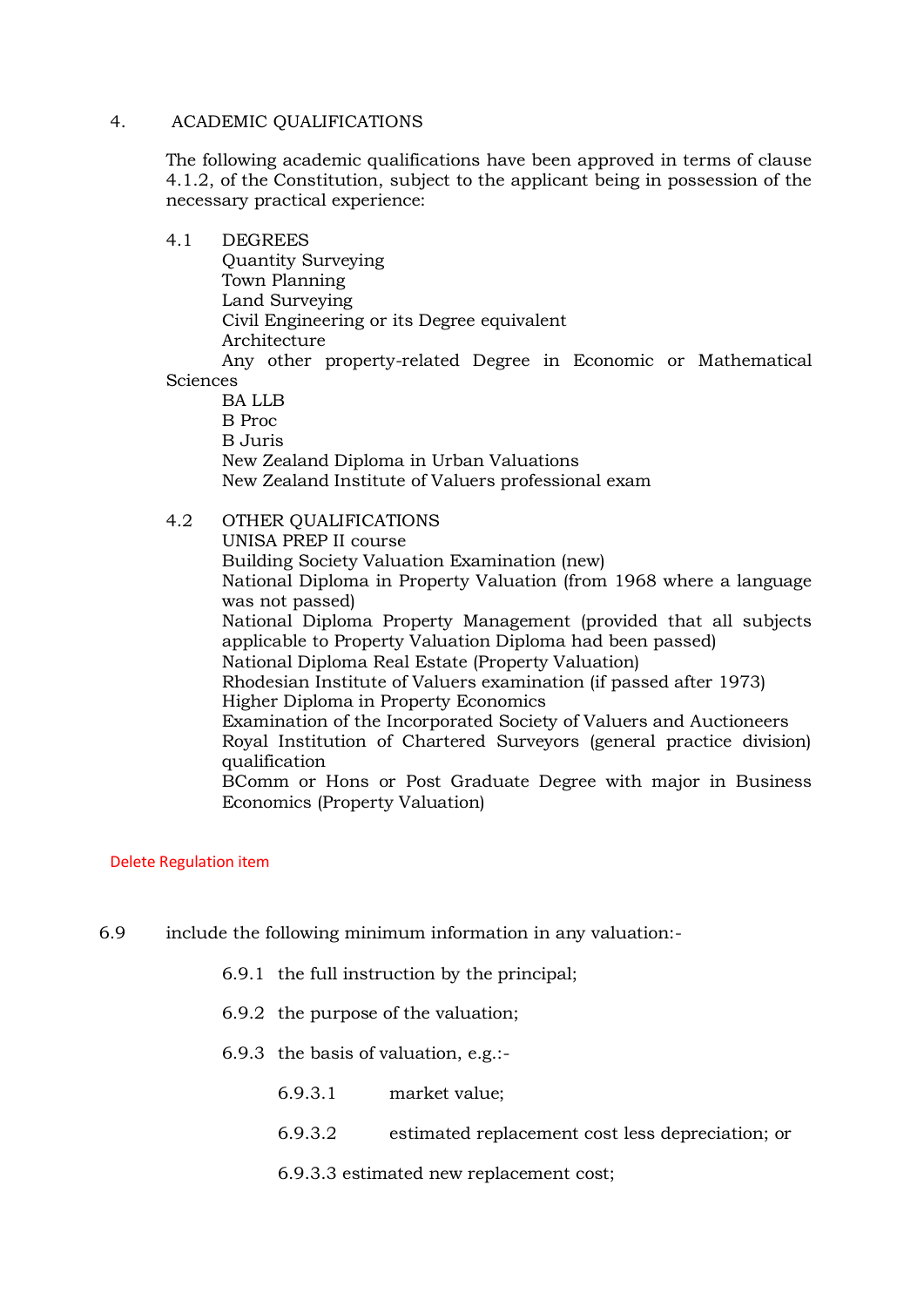- 6.9.4 the correct description of the property;
- 6.9.5 the extent of the subject property; and
- 6.9.6 the date the valuation was made and the effective date of the valuation.

#### Delete Regulation item

6.10 where a property to be valued forming part of trustee securities, the valuer must satisfy himself in regard to the provisions of the Trust Deed and call for independent verification from the Trustees that the provisions of the Trust Deed are being adhered to when obtaining instructions to undertake the valuation.

### Delete Regulation item

### 7. CONDUCT CONSTITUTING IMPROPER CONDUCT

A Member who contravenes or fails to comply with any of the provisions of the Act, or the provisions of the Constitution or the Regulations, shall be guilty of improper conduct.

A Member who contravenes or fails to comply with any of the provisions of the Property Valuers Profession Act, 2000 (Act No. 47 of 2000), or the provisions of the Constitution or the Regulations, shall be guilty of improper conduct.

8.1.1 The Branch Executive may appoint a Committee of Preliminary Investigation and such Committee may conduct, or cause to be conducted through the Branch Manager, an investigation in order to establish whether or not *prima facie* evidence of such conduct exists.

#### Delete Regulation item

### 8.3 REFERRAL OF COMPLAINT BY GENERAL MANAGER

The General Manager shall, upon receipt of a complaint referred to in Regulation 8.2 refer such complaint to the Branch Executive or the Branch Committee of Preliminary Investigation to determine whether or not such complaint *prima facie* indicates improper conduct by the Member and the Committee of Preliminary Investigation may conduct, or cause to be conducted through the General Manager, such investigations which it may deem necessary.

#### Delete Regulation item

### 8.4 NOTICE TO MEMBER

The Committee of Preliminary Investigation shall cause written notice to be served on a Member (hereinafter referred to as "the defendant") by registered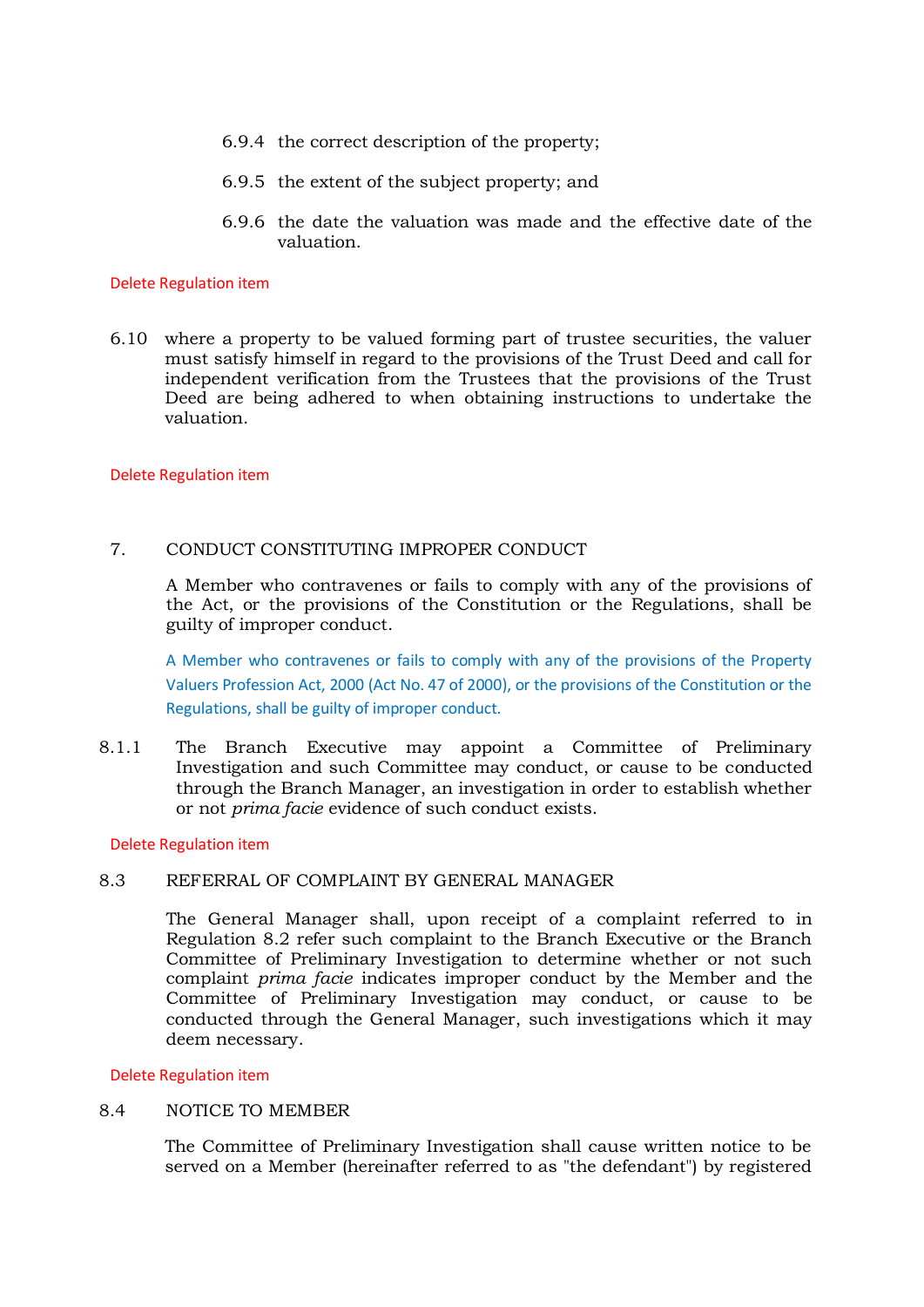post or by hand whose conduct is the subject of an investigation in terms of Regulation 8.1 or 8.2:-

The General Manager shall cause written notice to be served on a Member (hereinafter referred to as "the defendant") by email whose conduct is the subject of an investigation in terms of Regulation 8.1 or 8.2:

### 8.5 REFERRAL TO DISCIPLINARY COMMITTEE

If the Committee of Preliminary Investigation is of the opinion that *prima facie* evidence of improper conduct as contemplated in Section 18 of the Act exists, it shall refer the matter to the Disciplinary Committee of the Branch.

### Delete Regulation item

## 8.6 REFERRAL BY DISCIPLINARY COMMITTEE TO COUNCIL

In the event that the matter falls in the ambit of the Act, the Disciplinary Committee shall refer the matter to the Council and shall postpone its own inquiry until such proceedings have been determined.

### REFERRAL BY BRANCH EXECUTIVE TO COUNCIL

In the event that the matter falls in the ambit of the Act, the Branch Executive shall refer the matter to the Council and shall postpone its own inquiry until such proceedings have been determined.

## 8.8 RECOMMENDATION BY DISCIPLINARY COMMITTEE TO HOLD AN INQUIRY

In the event that the matter does not fall within the ambit of the Act, or if the Council refuses to inquire into the matter and the Committee of Preliminary Investigation is of the opinion that *prima facie* evidence of improper conduct exists as contemplated in the Constitution and Regulations, the Disciplinary Committee shall recommend to the Branch Executive that an Inquiry be held in terms of clause 12 of the Constitution.

## RECOMMENDATION BY BRANCH EXECUTIVE TO HOLD AN INQUIRY

In the event that the matter does not fall within the ambit of the Act, or if the Council refuses to inquire into the matter and the Branch Executive is of the opinion that *prima facie* evidence of improper conduct exists as contemplated in the Constitution and Regulations, an Inquiry be held in terms of clause 12 of the Constitution.

8.10.2 The notice referred to in Regulation 8.10.1 shall be in the form of Schedule 1 to these Regulations and shall be served on the defendant by registered post or by hand.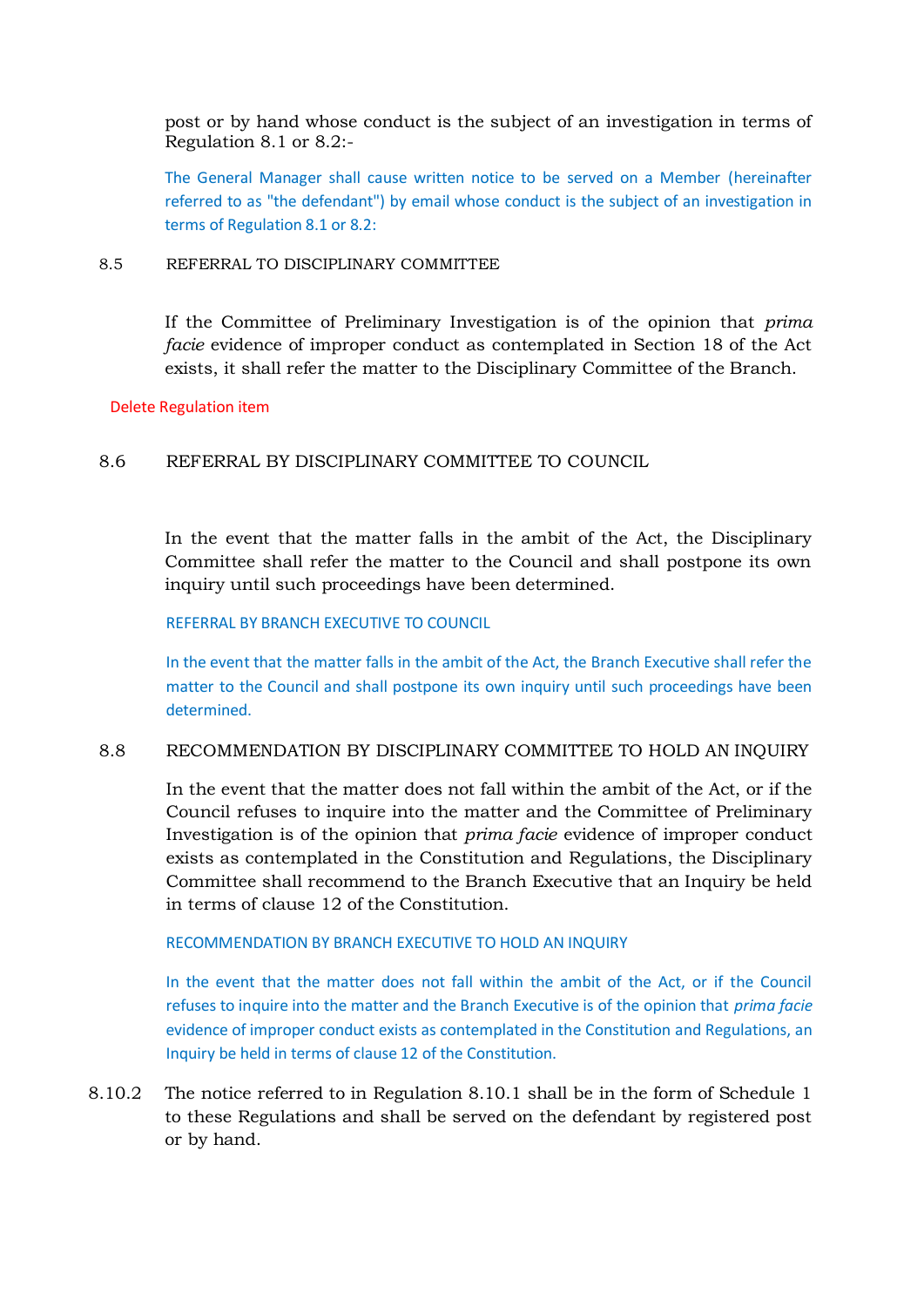The notice referred to in Regulation 8.10.1 shall be in the form of Schedule 1 to these Regulations and shall be served on the defendant by email.

8.10.3 Any notice given in terms of these Regulations shall be deemed to have been served on the date upon which it was served by hand or sent by registered post to the defendant to his *domicilium citandi et executandi* as stipulated in the Constitution.

> Any notice given in terms of these Regulations shall be deemed to have been served on the date upon which it was sent by email.

8.23.2 Where the penalty imposed constitutes suspension from being a Member, for a specified period, the Inquiry Committee shall determine the date on which the penalty shall come into effect and communicate such date to the defendant by means of a written notice signed by the General Manager and addressed to the *domicilium citandi et executandi* of the defendant.

> Where the penalty imposed constitutes suspension from being a Member, for a specified period, the Inquiry Committee shall determine the date on which the penalty shall come into effect and communicate such date to the defendant by means of an email notice from the General Manager.

8.23.3 The parties shall be notified by the General Manager by registered letter of the finding of the Inquiry Committee. The finding of the Inquiry Committee may be notified to Members in The South African Valuer in part or in full, at the discretion of the Branch.

> The parties shall be notified by the General Manager by email of the finding of the Inquiry Committee. The finding of the Inquiry Committee may be notified to Members in The South African Valuer in part or in full, at the discretion of the Branch.

9.1 With reference to 7.2.6 in considering eligibility for elevation to Fellowship the Branch Executive shall have regard to the number of CET hours obtained by the applicant.

> With reference to clause 7.2.6 in considering eligibility for elevation to Fellowship the Branch Executive shall have regard to the number of CPD hours obtained by the applicant.

#### 10. RETIRED MEMBERS

With reference to clause 4.2.5, deregistration with the SACPVP is a requirement. Delete Regulation item

### 11. SAIV LOGO

With reference to clause 3.2.12, permission is needed from the General Manager for Members and Members' Companies to use the SAIV logo as laid down in official policies from time to time.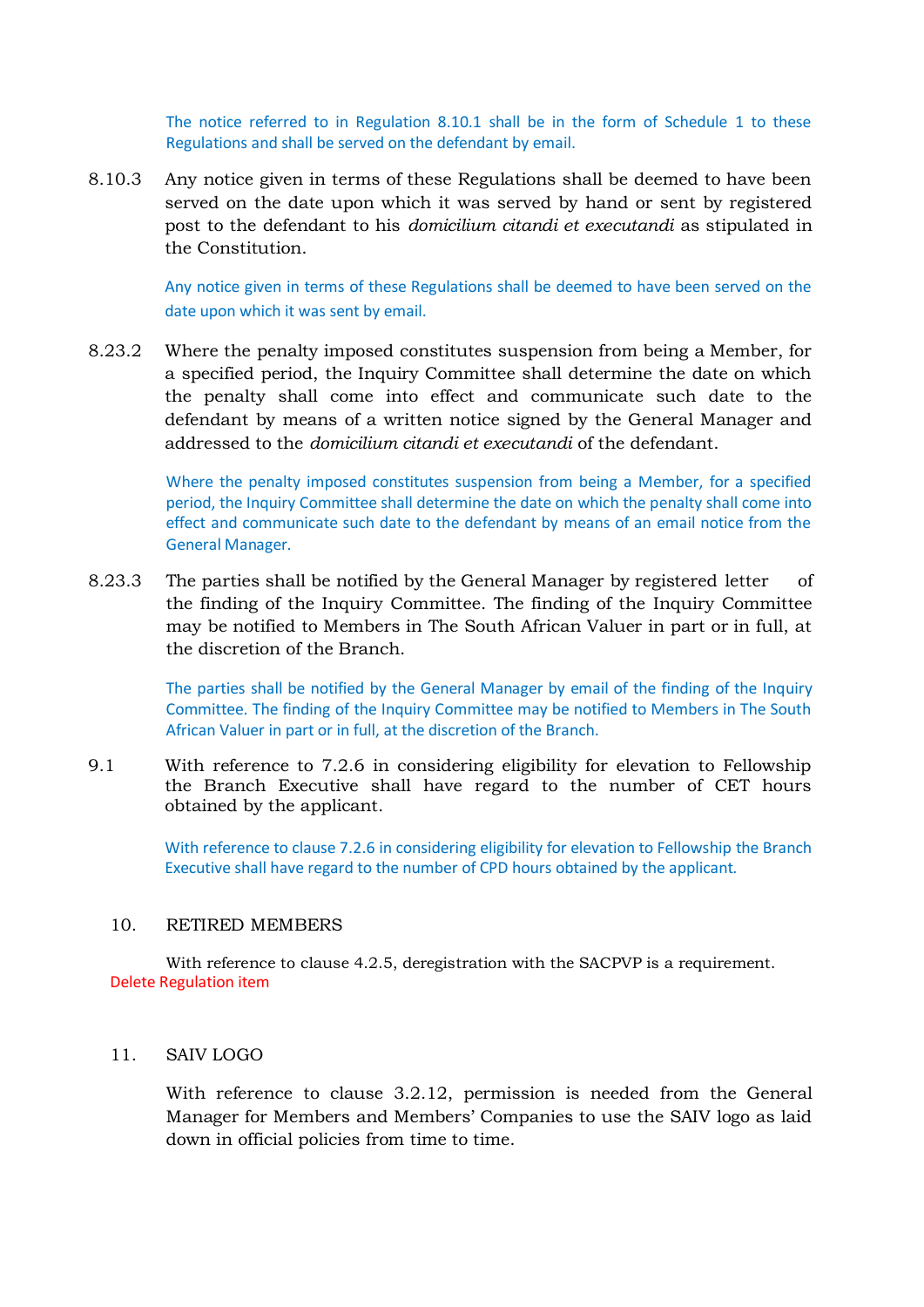With reference to clause 3.2.12, permission is needed from the General Manager for Members and Members' Companies to use the SAIV logo and crest as laid down in official policies from time to time. Schedule 1. Form of Notification To:.............................................................…………………………………………………… ……… You are hereby notified that an inquiry in terms of the Constitution of the South African Institute of Valuers will be held at: .......…………………………………………………………………………………........................ ............. .............................………………………………………………………………………………… . . . . . . . . . . . . . on the ......…....day of............……...........20.…..at.....…...... by the ....................................................………………………………………………………………. .. when the following complaint which has been lodged against you will be considered: .................................................................…………………………………………………… ………… ........................................................…………………………………………………………… ………

You are notified further that you are entitled to appear at such inquiry in person or to be represented by an advocate of the High Court of South Africa or a person duly admitted to practise as an attorney in the Republic, and duly authorised thereto by you, and to produce evidence, to call and examine witnesses on your behalf and to cross-examine other witnesses. Should you desire that your letter dated......................………….... or any further written communication which you may make should constitute your explanation or defence, please notify me to that effect as soon as possible but not later than...................……………...

You are hereby advised that any such communication may be used in evidence at such inquiry.

Should you fail to be present at the inquiry or at the resumption thereof after a postponement, the Institute may consider and deal with the charge in your absence in accordance with the relevant regulations.